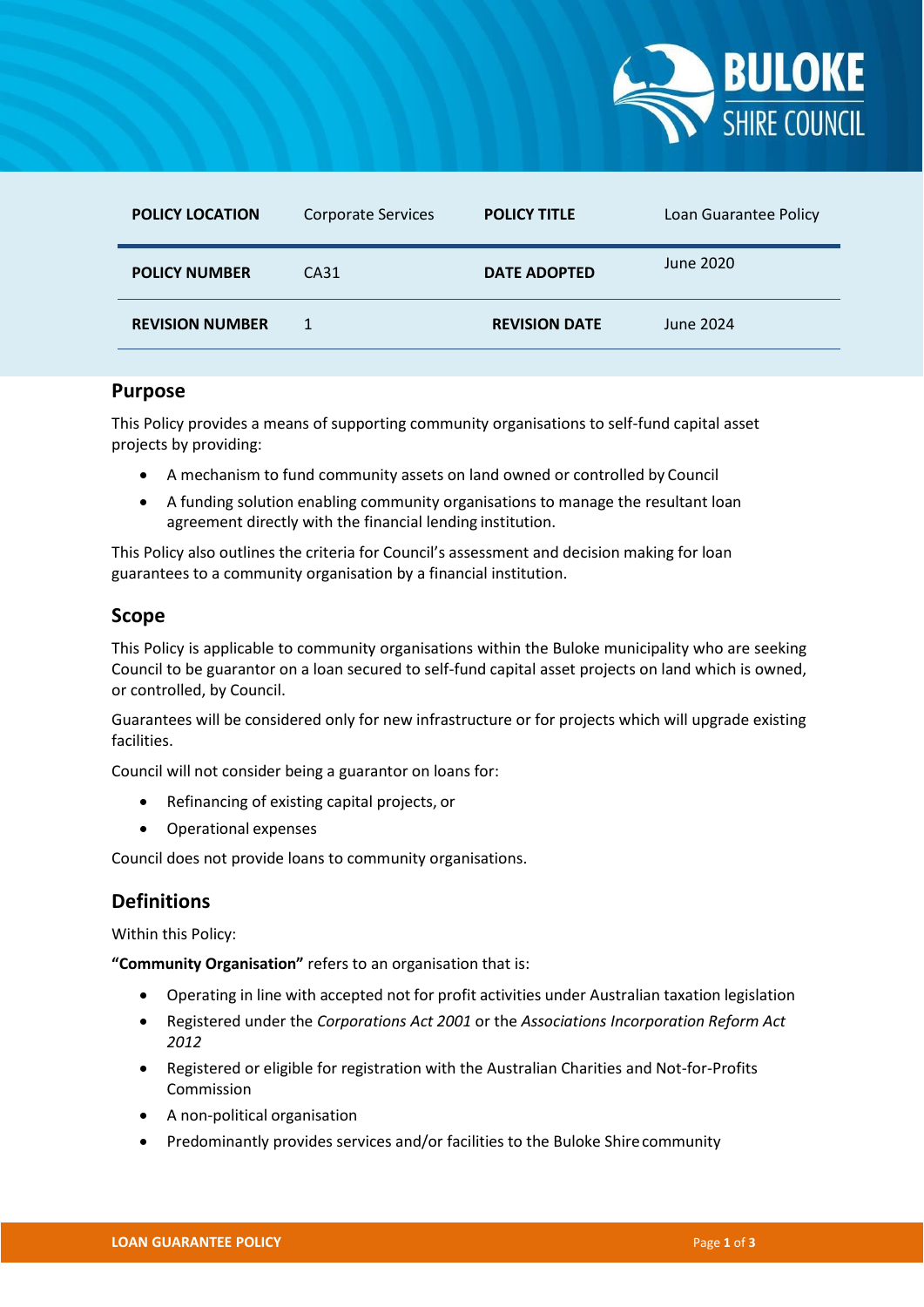

**"Debt Commitment"** is the calculation of finance costs and loan repayments as a percentage of rate revenue

**"Debt Management"** is the calculation of total debt as a percentage of rate revenue

**"Indebtedness"** is the calculation of non-current liabilities to own source revenue

**"Lease Agreement"** refers to the agreement between Council as landlord and the community organisation.

**"Liquidity"** is the calculation of current assets/current liabilities

#### **Policy Statement**

Council will, in limited circumstances as outlined in this Policy, consider acting as a guarantor in the form of a bank guarantee for a bank loan sought by a community organisation.

Council's exposure to loan guarantee commitment is restricted to \$300,000. Council's total loan guarantee commitment is measured based on the outstanding balance of loans guaranteed by Council.

The total loan guarantee commitments will be considered upon each new application received to ensure the total loan guarantee commitments and Council's external borrowings do not exceed the following Victorian Auditor General Office sustainability guidelines and Borrowing Prudential indicator thresholds:

- $\bullet$  Liquidity: VAGO > 1.5
- Indebtedness: VAGO < 40%
- Debt management: VAGO < 25%
- Debt commitment: VAGO < 5%

The loan guarantee is to be included in Council's annual financial statements as a contingent liability. In the event of a default, Council would be required to report the loan amount as an expenditure item and as a liability, and this would increase Council's debt level.

Loan guarantees will only be considered when all of the criteria set out within this Policy have been met.

# **Guidelines**

- 1. Loan guarantee applications (applications) can only be approved by Councilresolution.
- 2. Council has the right to refuse an application even when the application meets the policy and evaluation criteria.
- 3. Applications must be assessed and considered by Council during the business case development stage of the project and prior to the commencement of the project procurement and tender process.
- 4. Applications to Council to act as guarantor must clearly demonstrate the intended project will provide essential services or a demonstrable benefit to the wider community. Consideration will also be given to matters including but not limitedto:
	- Alignment of the project's aim with the Council Plan and other relevant Council strategies